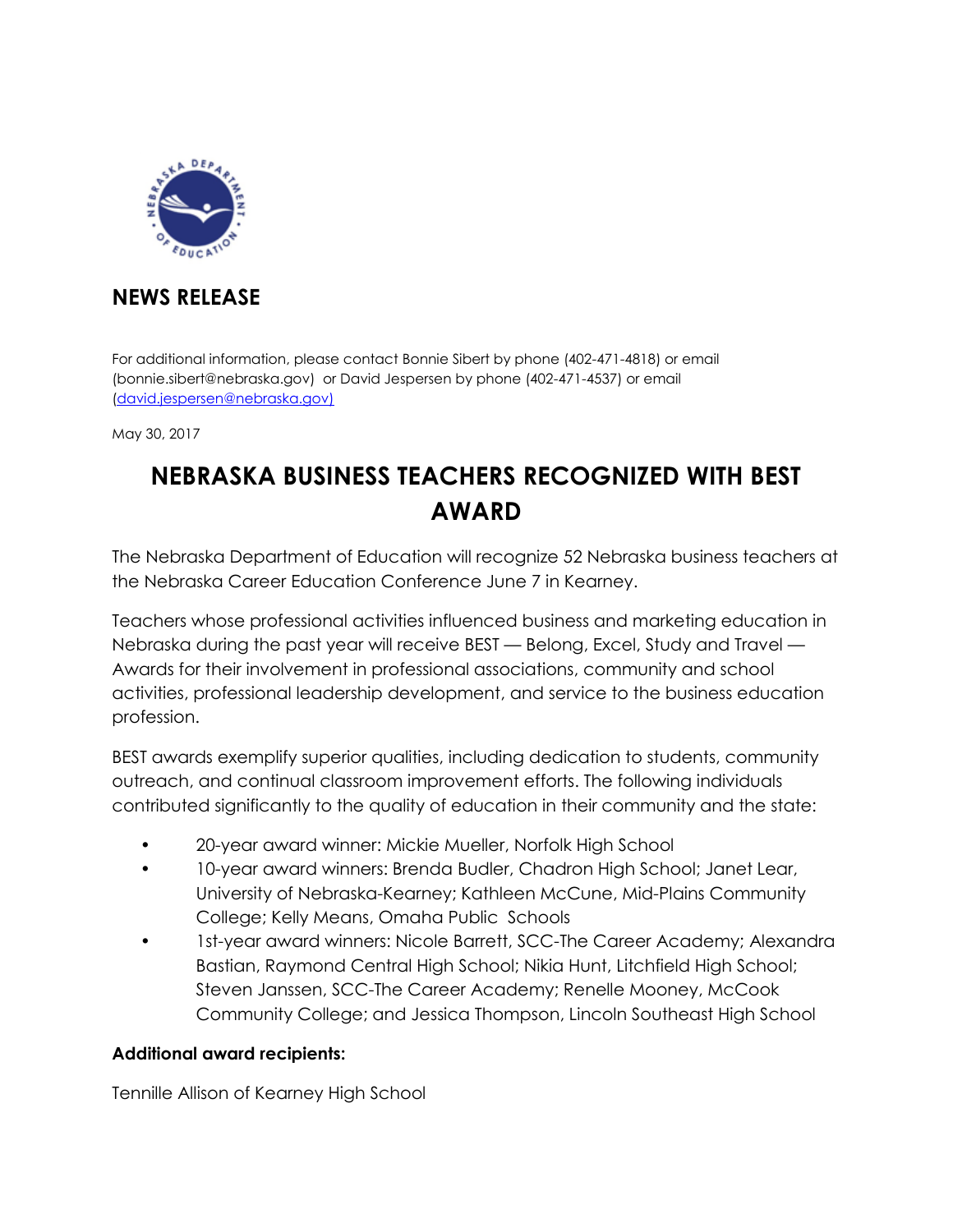Lori Anderson-Stowe of Lincoln East High School Janice Arent of Maywood High School Angie Chittick of Mid-Plains Community College Jimi Cole of Mid-Plains Community College Jean Condon of Mid-Plains Community College Jocelyn Crabtree of Lincoln Northeast High School Liz Crabtree of Milford High School Tom Dickey of Omaha South High School Melissa Dux of Fairbury High School Teresa Feick of Arlington High School Lisa Fox of Dundy County Stratton High School Dawn Friedrich of Wausa High School Lisa Hanson of Neligh-Oakdale High School DeLayne Havlovic of Omaha Public Schools Julie Jensen of Aurora High School Darci Karr of Hastings High School Shawna Koger of Arlington High School Dennis Krejci of Tri County High School Kyleigh Lewis of Dorchester High School Matt Maw of Lincoln East High School Kelly Means of Omaha Public Schools Lorrie Mowry of McCook Community College Shelly Mowinkel of Milford High School Cathy Nutt of Mid-Plains Community College Pat Olson of Blair High School